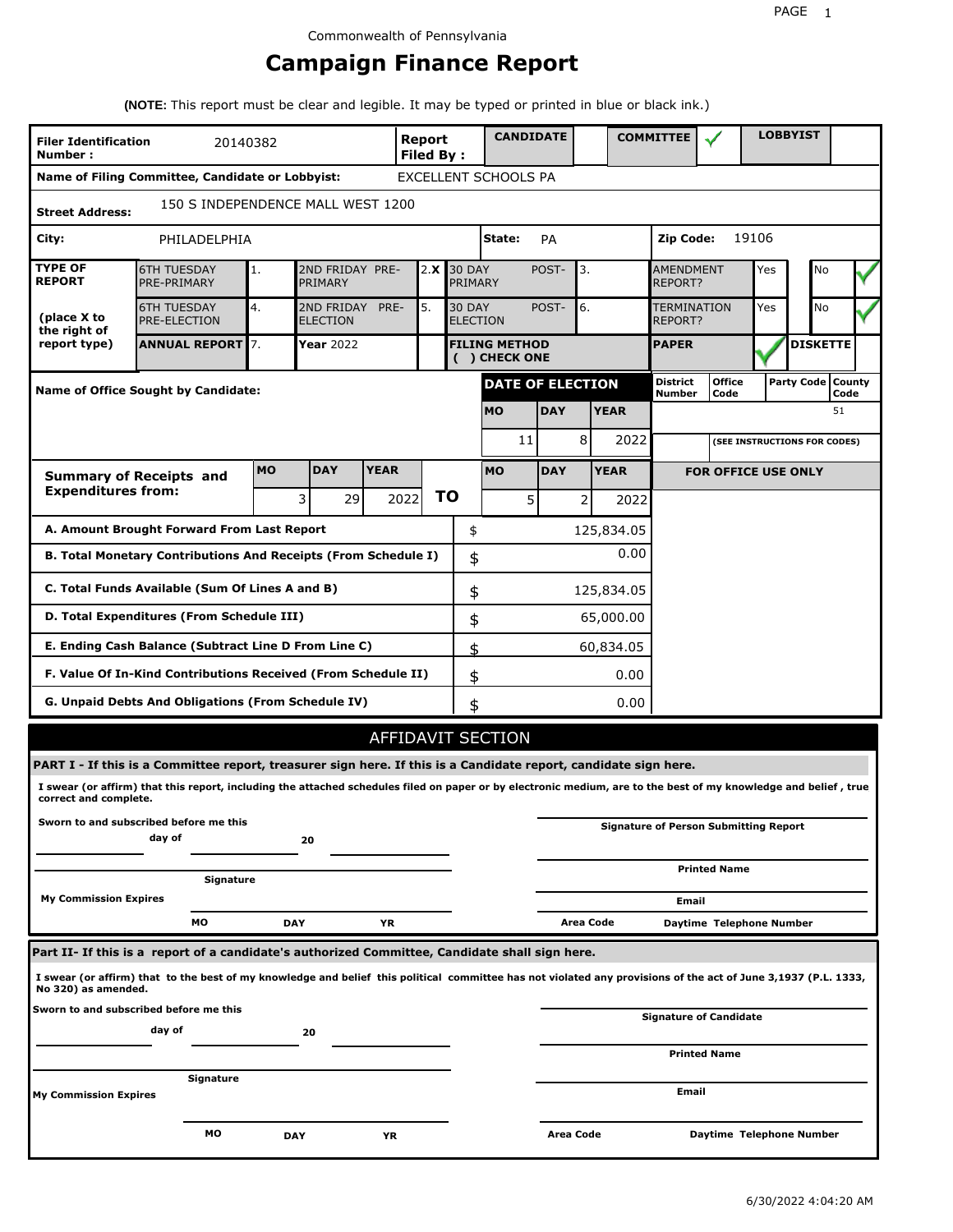# **SCHEDULE I CONTRIBUTIONS AND RECEIPTS**

**Detailed Summary Page**

| <b>Name of Filing Committee or Candidate</b>                                                                                                                                                | <b>Reporting Period</b> |                 |      |          |  |  |  |  |  |
|---------------------------------------------------------------------------------------------------------------------------------------------------------------------------------------------|-------------------------|-----------------|------|----------|--|--|--|--|--|
| EXCELLENT SCHOOLS PA                                                                                                                                                                        | From:                   | $3/29/2022$ To: |      | 5/2/2022 |  |  |  |  |  |
| 1. Unitemized Contributions Received - \$ 50.00 or Less Per Contributor                                                                                                                     |                         |                 |      |          |  |  |  |  |  |
| <b>TOTAL for the Reporting Period</b>                                                                                                                                                       |                         | (1)             | \$   | 0.00     |  |  |  |  |  |
| 2. Contributions Received - \$50.01 To \$250.00 (From Part A and Part B)                                                                                                                    |                         |                 |      |          |  |  |  |  |  |
| <b>Contributions Received From Political Committees (Part A)</b>                                                                                                                            |                         |                 | \$   | 0.00     |  |  |  |  |  |
| All Other Contributions (Part B)                                                                                                                                                            | \$                      | 0.00            |      |          |  |  |  |  |  |
| <b>TOTAL for the Reporting Period</b>                                                                                                                                                       | (2)                     | \$              | 0.00 |          |  |  |  |  |  |
| 3. Contributions Received Over \$250.00 (From Part C and Part D)                                                                                                                            |                         |                 |      |          |  |  |  |  |  |
|                                                                                                                                                                                             |                         |                 | \$   |          |  |  |  |  |  |
| <b>Contributions Received From Political Committees (Part C)</b>                                                                                                                            |                         |                 |      | 0.00     |  |  |  |  |  |
| All Other Contributions (Part D)                                                                                                                                                            |                         |                 | \$   | 0.00     |  |  |  |  |  |
| <b>TOTAL for the Reporting Period</b>                                                                                                                                                       |                         | (3)             | \$   | 0.00     |  |  |  |  |  |
| 4. Other Receipts, Refunds, Interest Earned, Returned Checks, Etc. (From Part E)                                                                                                            |                         |                 |      |          |  |  |  |  |  |
| <b>TOTAL for the Reporting Period</b>                                                                                                                                                       |                         | (4)             | \$   | 0.00     |  |  |  |  |  |
|                                                                                                                                                                                             |                         |                 |      |          |  |  |  |  |  |
| Total Monetary Contributions and Receipts During this Reporting Period (Add and enter amount<br>totals from Boxes 1,2,3 and 4; also enter this amount on Page1, Report Cover Page, Item B.) |                         |                 | \$   | 0.00     |  |  |  |  |  |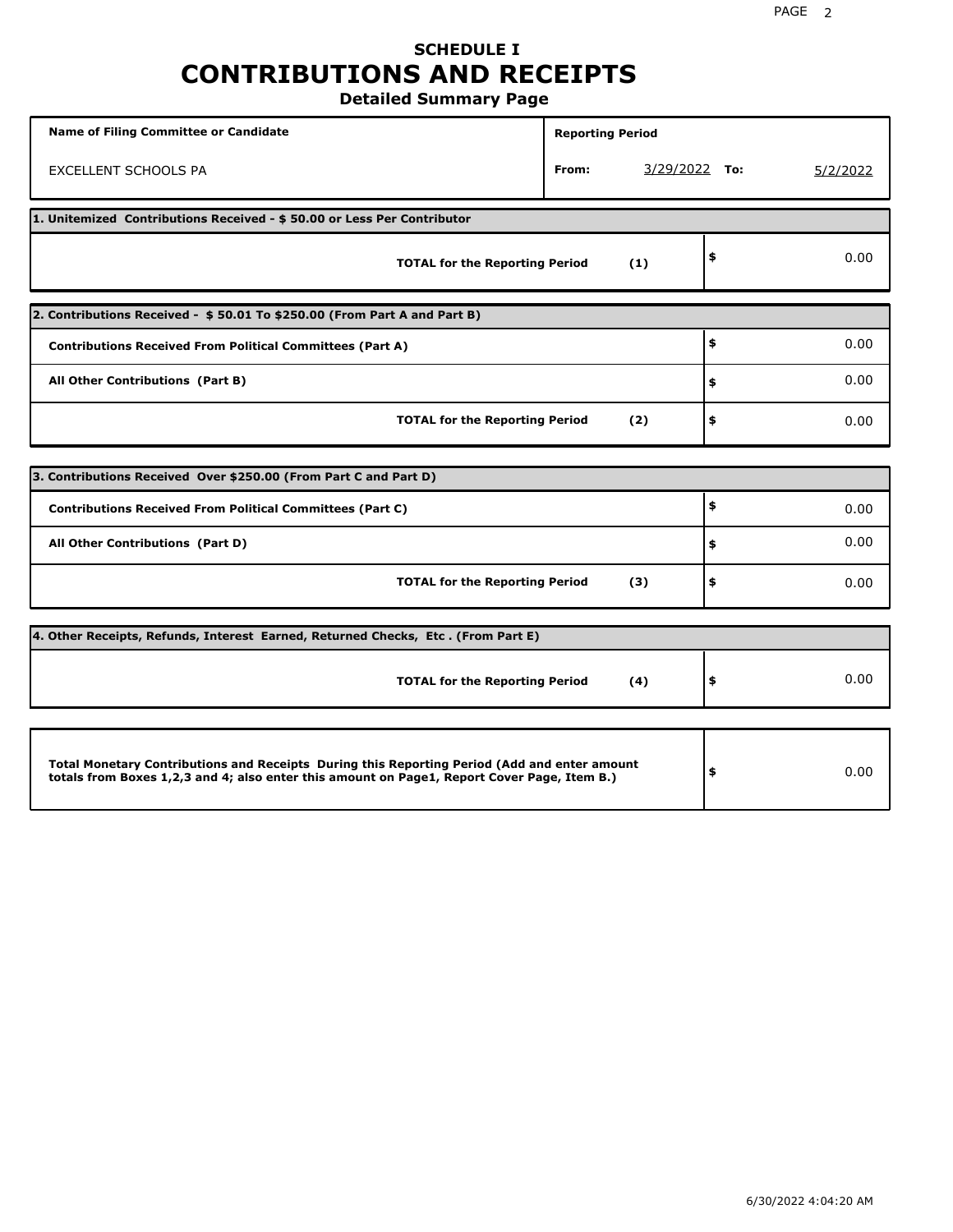## **PART A CONTRIBUTIONS RECEIVED FROM POLITICAL COMMITTEES**

**\$50.01 TO \$250.00**

 **Use this Part to itemize only contributions received from political committees with an aggregate value from \$50.01 to \$250.00 in the reporting period.**

| <b>Name of Filing Committee or Candidate</b> |                                                                              |                   | <b>Reporting Period</b> |             |             |    |                   |
|----------------------------------------------|------------------------------------------------------------------------------|-------------------|-------------------------|-------------|-------------|----|-------------------|
|                                              |                                                                              |                   | From:                   |             | To:         |    |                   |
|                                              |                                                                              |                   |                         | <b>DATE</b> |             |    | <b>AMOUNT</b>     |
| <b>Full Name of Contributing Committee</b>   |                                                                              |                   | <b>MO</b>               | <b>DAY</b>  | <b>YEAR</b> |    |                   |
| <b>Mailing Address</b>                       |                                                                              |                   |                         |             |             | \$ | 0.00              |
| City                                         | <b>State</b>                                                                 | Zip Code (Plus 4) |                         |             |             |    |                   |
|                                              |                                                                              |                   |                         |             |             |    | <b>PAGE TOTAL</b> |
|                                              | Enter Grand Total of Part A on Schedule I, Detailed Summary Page, Section 2. |                   |                         |             |             | \$ | 0.00              |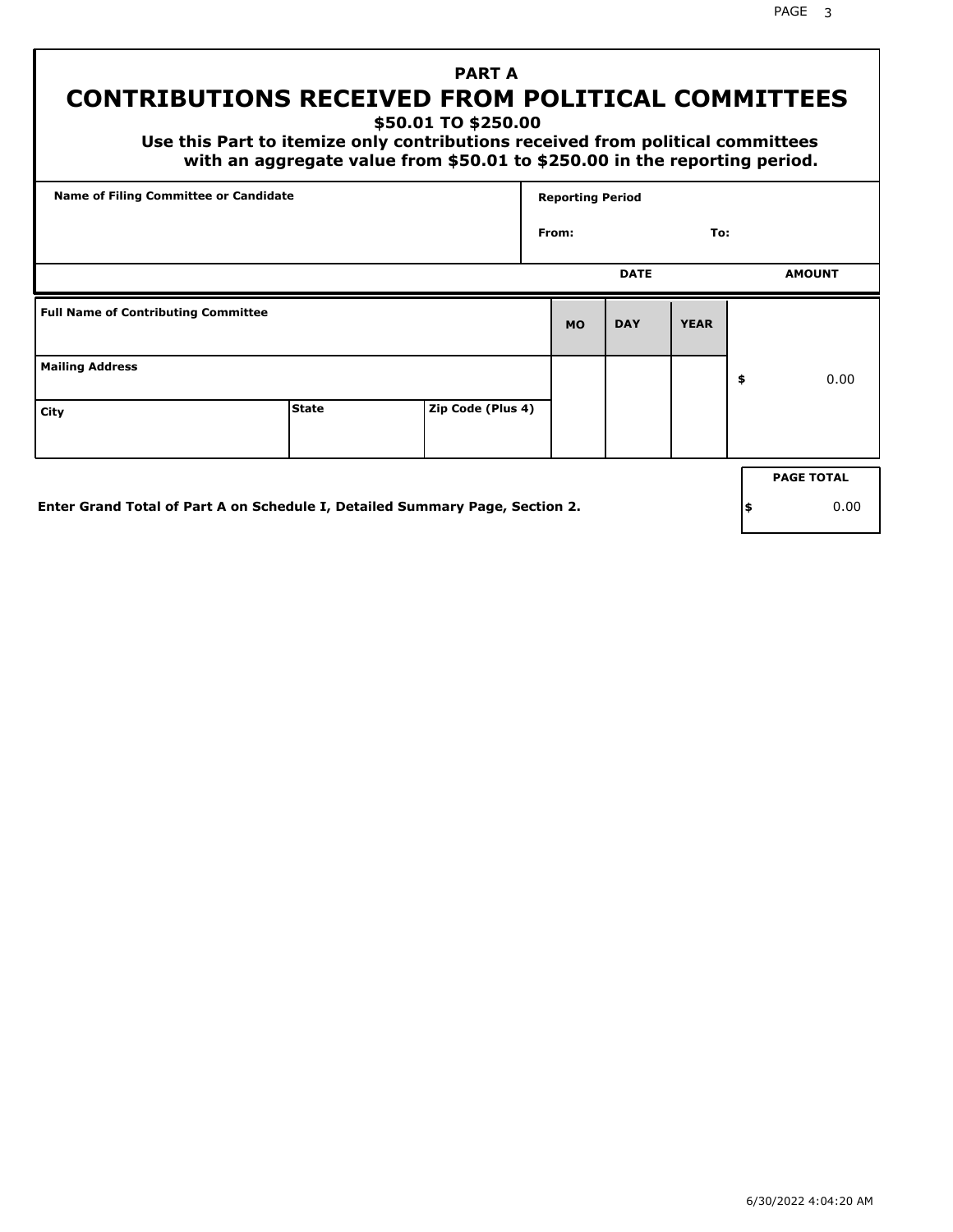| <b>PART B</b><br><b>ALL OTHER CONTRIBUTIONS</b><br>\$50.01 TO \$250.00<br>Use this Part to itemize all other contributions with an aggregate value from<br>\$50.01 to \$250.00 in the reporting period.<br>(Exclude contributions from political committees reported in Part A) |              |                   |       |                         |             |             |    |                   |  |
|---------------------------------------------------------------------------------------------------------------------------------------------------------------------------------------------------------------------------------------------------------------------------------|--------------|-------------------|-------|-------------------------|-------------|-------------|----|-------------------|--|
| <b>Name of Filing Committee or Candidate</b>                                                                                                                                                                                                                                    |              |                   | From: | <b>Reporting Period</b> |             | To:         |    |                   |  |
|                                                                                                                                                                                                                                                                                 |              |                   |       |                         |             |             |    |                   |  |
|                                                                                                                                                                                                                                                                                 |              |                   |       |                         | <b>DATE</b> |             |    | <b>AMOUNT</b>     |  |
| <b>Full Name of Contributor</b>                                                                                                                                                                                                                                                 |              |                   |       | <b>MO</b>               | <b>DAY</b>  | <b>YEAR</b> |    |                   |  |
| <b>Mailing Address</b>                                                                                                                                                                                                                                                          |              |                   |       |                         |             |             | \$ | 0.00              |  |
| City                                                                                                                                                                                                                                                                            | <b>State</b> | Zip Code (Plus 4) |       |                         |             |             |    |                   |  |
|                                                                                                                                                                                                                                                                                 |              |                   |       |                         |             |             |    | <b>PAGE TOTAL</b> |  |
| Enter Grand Total of Part A on Schedule I, Detailed Summary Page, Section 2.                                                                                                                                                                                                    |              |                   |       |                         |             |             | \$ | 0.00              |  |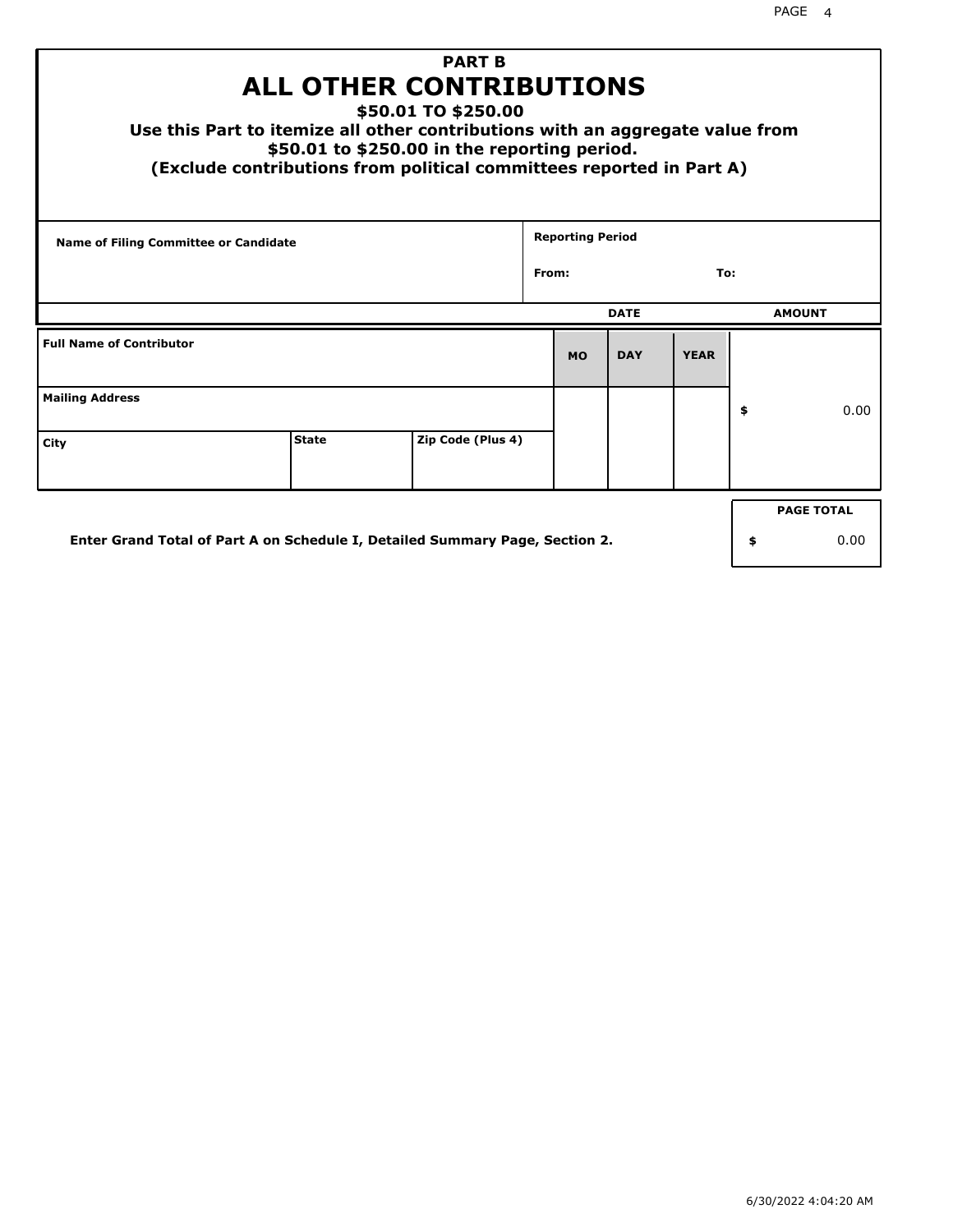## **PART C Contributions Received From Political Committees**

**OVER \$250.00**

 **Use this Part to itemize only contributions received from Political committees with an aggregate value from Over \$250.00 in the reporting period.**

| Name of Filing Committee or Candidate                                        |              |  | <b>Reporting Period</b> |             |            |             |    |                   |  |
|------------------------------------------------------------------------------|--------------|--|-------------------------|-------------|------------|-------------|----|-------------------|--|
|                                                                              |              |  | From:                   |             |            | To:         |    |                   |  |
|                                                                              |              |  |                         | <b>DATE</b> |            |             |    | <b>AMOUNT</b>     |  |
| <b>Full Name of Contributing Committee</b>                                   |              |  |                         | <b>MO</b>   | <b>DAY</b> | <b>YEAR</b> |    |                   |  |
| <b>Mailing Address</b>                                                       |              |  |                         |             |            |             | \$ | 0.00              |  |
| City                                                                         | <b>State</b> |  | Zip Code (Plus 4)       |             |            |             |    |                   |  |
|                                                                              |              |  |                         |             |            |             |    | <b>PAGE TOTAL</b> |  |
| Enter Grand Total of Part C on Schedule I, Detailed Summary Page, Section 3. |              |  |                         |             |            |             | \$ | 0.00              |  |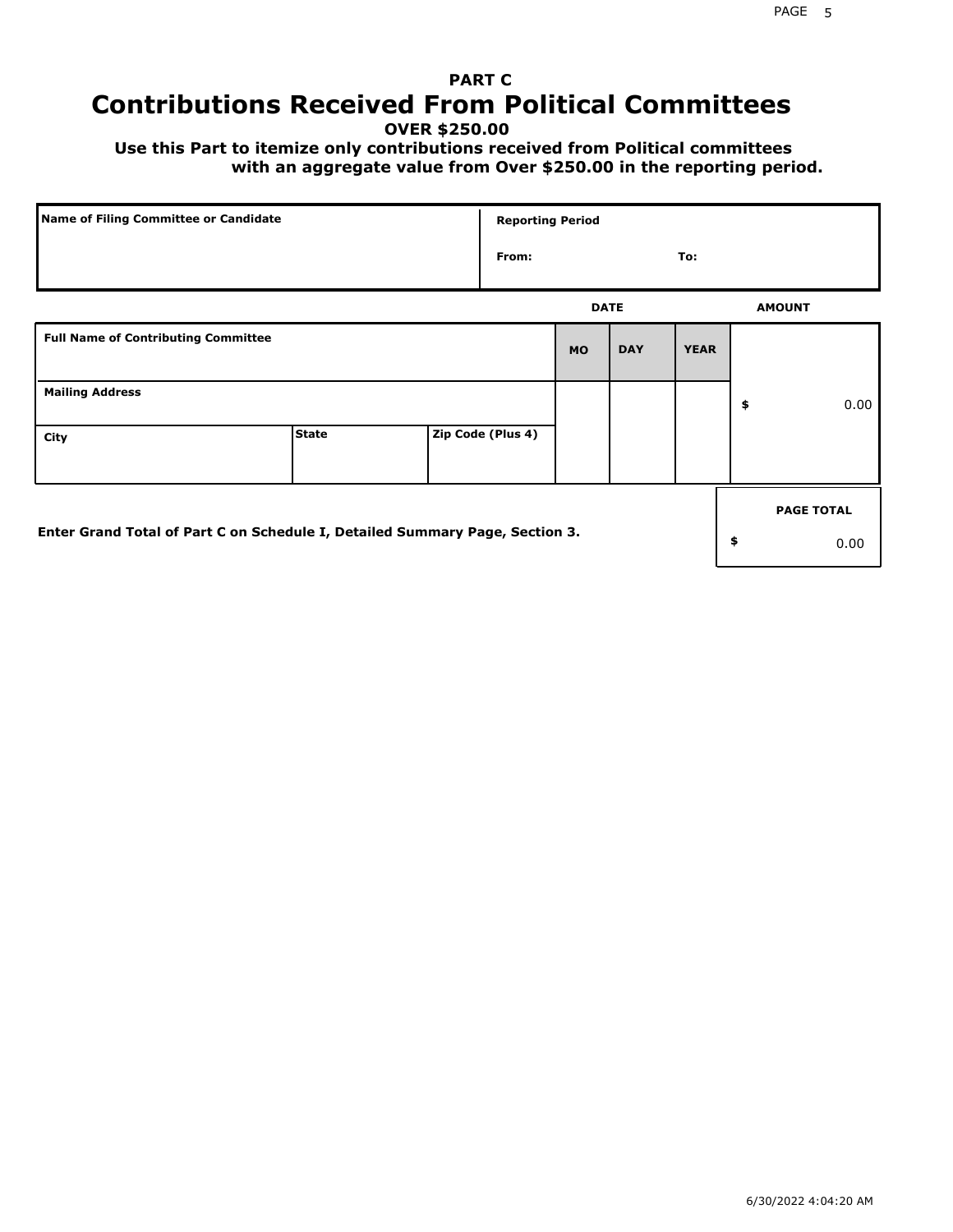## **PART D ALL OTHER CONTRIBUTIONS**

### **OVER \$250.00**

#### **Use this Part to itemize all other contributions with an aggregate value of**

#### **over \$250.00 in the reporting period.**

#### **(Exclude contributions from political committees reported in Part C.)**

| Name of Filing Committee or Candidate | <b>Reporting Period</b> |     |
|---------------------------------------|-------------------------|-----|
|                                       | From:                   | To: |
|                                       |                         |     |

|                                                                              |              |                   |                   | <b>DATE</b>  |             | <b>AMOUNT</b>     |
|------------------------------------------------------------------------------|--------------|-------------------|-------------------|--------------|-------------|-------------------|
| <b>Full Name of Contributor</b>                                              |              |                   | <b>MO</b>         | <b>DAY</b>   | <b>YEAR</b> |                   |
| <b>Mailing</b><br><b>Address</b>                                             |              |                   |                   |              |             | \$<br>0.00        |
| City                                                                         | <b>State</b> | Zip Code (Plus 4) |                   |              |             |                   |
| <b>Employer Name</b>                                                         |              |                   | <b>Occupation</b> |              |             |                   |
| <b>Employer Mailing Address/Principal Place of</b><br>Business               |              | City              |                   | <b>State</b> |             | Zip Code (Plus 4) |
| Enter Grand Total of Part C on Schedule I, Detailed Summary Page, Section 3. |              |                   |                   |              |             | <b>PAGE TOTAL</b> |
|                                                                              |              |                   |                   |              |             | \$<br>0.00        |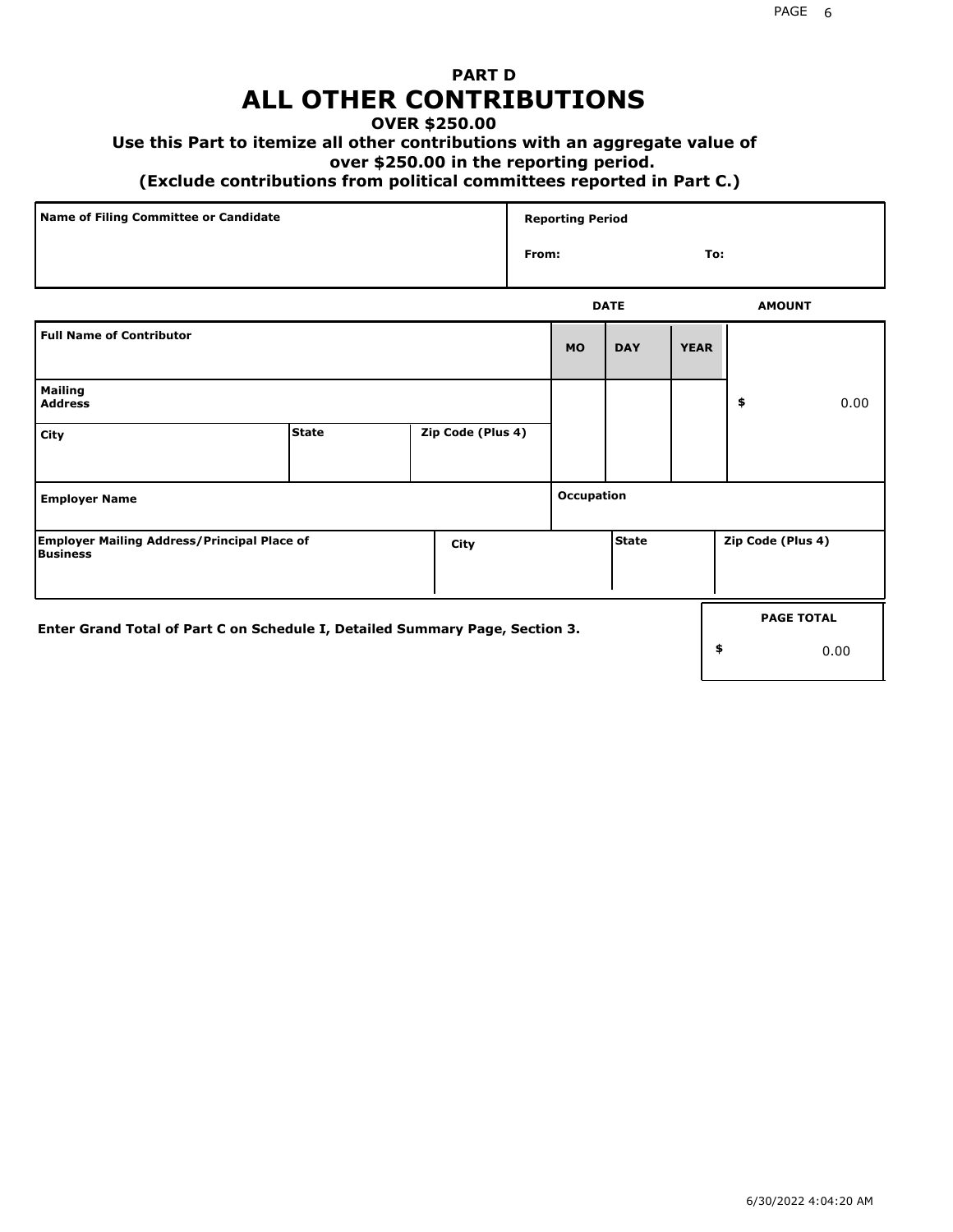### **PART E OTHER RECEIPTS**

#### **REFUNDS, INTEREST INCOME, RETURNED CHECKS, ETC.**

 **Use this Part to report refunds received, interest earned, returned checks and**

### **prior expenditures that were returned to the filer.**

| Name of Filing Committee or Candidate                                        |              |                   | <b>Reporting Period</b> |           |             |             |    |                   |      |
|------------------------------------------------------------------------------|--------------|-------------------|-------------------------|-----------|-------------|-------------|----|-------------------|------|
|                                                                              |              |                   | From:                   |           |             | To:         |    |                   |      |
|                                                                              |              |                   |                         |           | <b>DATE</b> |             |    | <b>AMOUNT</b>     |      |
| <b>Full Name</b>                                                             |              |                   |                         | <b>MO</b> | <b>DAY</b>  | <b>YEAR</b> |    |                   |      |
| <b>Mailing Address</b>                                                       |              |                   |                         |           |             |             | \$ |                   | 0.00 |
| City                                                                         | <b>State</b> | Zip Code (Plus 4) |                         |           |             |             |    |                   |      |
| <b>Receipt Description</b>                                                   |              |                   |                         |           |             |             |    |                   |      |
|                                                                              |              |                   |                         |           |             |             |    | <b>PAGE TOTAL</b> |      |
| Enter Grand Total of Part E on Schedule I, Detailed Summary Page, Section 4. |              |                   |                         |           |             |             | \$ |                   | 0.00 |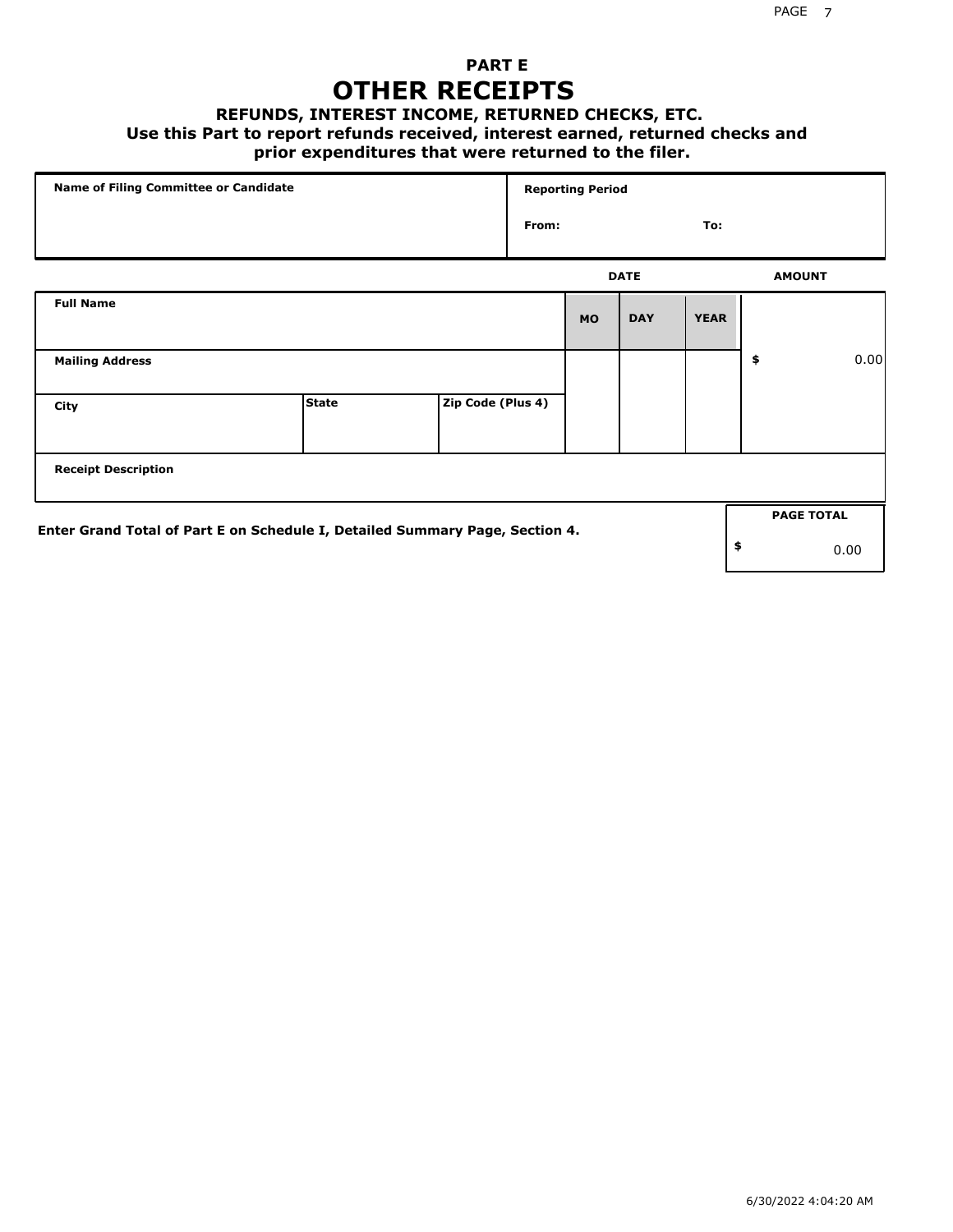#### **SCHEDULE II IN-KIND CONTRIBUTIONS AND VALUABLE THINGS RECEIVED USE THIS SCHEDULE TO REPORT ALL IN-KIND CONTRIBUTIONS OF VALUABLE THINGS**

### **DURING THE REPORTING PERIOD.**

**Detailed Summary Page**

| <b>Name of Filing Committee or Candidate</b>                                                                                                                                | <b>Reporting Period</b> |                 |          |  |  |  |  |  |  |  |
|-----------------------------------------------------------------------------------------------------------------------------------------------------------------------------|-------------------------|-----------------|----------|--|--|--|--|--|--|--|
| <b>EXCELLENT SCHOOLS PA</b>                                                                                                                                                 | From:                   | $3/29/2022$ To: | 5/2/2022 |  |  |  |  |  |  |  |
| 1. UNITEMIZED IN-KIND CONTRIBUTIONS RECEIVED - VALUE OF \$50.00 OR LESS PER CONTRIBUTOR                                                                                     |                         |                 |          |  |  |  |  |  |  |  |
| <b>TOTAL for the Reporting Period</b>                                                                                                                                       | (1)                     | \$              | 0.00     |  |  |  |  |  |  |  |
| 2. IN-KIND CONTRIBUTIONS RECEIVED - VALUE OF \$50.01 TO \$250.00 (FROM PART F)                                                                                              |                         |                 |          |  |  |  |  |  |  |  |
| <b>TOTAL for the Reporting Period</b>                                                                                                                                       | (2)                     | \$              | 0.00     |  |  |  |  |  |  |  |
| 3. IN-KIND CONTRIBUTION RECIEVED - VALUE OVER \$250.00 (FROM PART G)                                                                                                        |                         |                 |          |  |  |  |  |  |  |  |
| <b>TOTAL for the Reporting Period</b>                                                                                                                                       | (3)                     | \$              | 0.00     |  |  |  |  |  |  |  |
| TOTAL VALUE OF IN-KIND CONTRIBUTIONS DURING THIS REPORTING PERIOD (Add and enter<br>amount totals from Boxes 1,2, and 3; also enter on Page 1, Reports Cover Page, Item F.) |                         | \$              | 0.00     |  |  |  |  |  |  |  |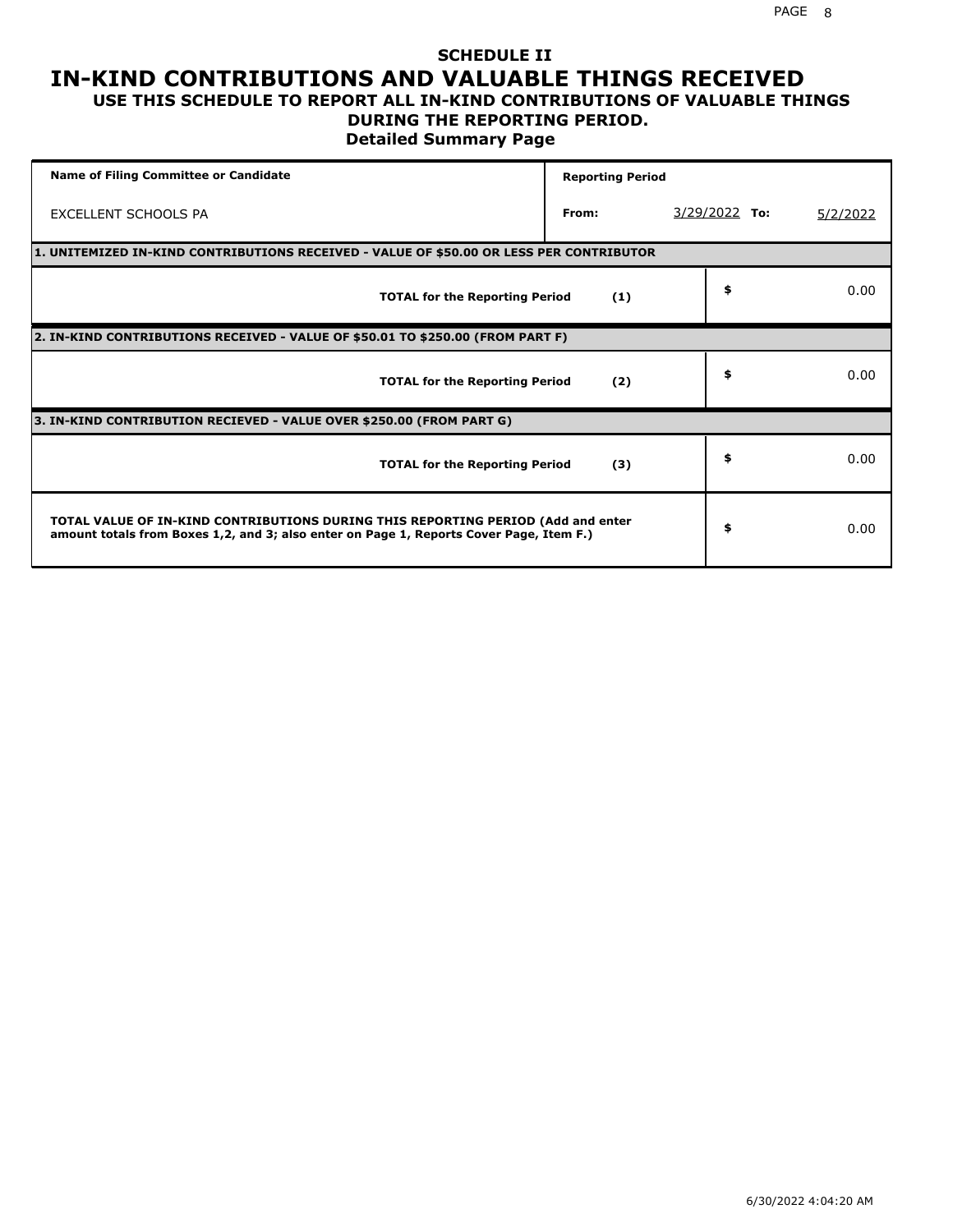## **SCHEDULE II PART F IN-KIND CONTRIBUTIONS RECEIVED**

### **VALUE OF \$50.01 TO \$250.00**

| Name of Filing Committee or Candidate                                                                         |              |                   |           | <b>Reporting Period</b> |             |                   |      |  |
|---------------------------------------------------------------------------------------------------------------|--------------|-------------------|-----------|-------------------------|-------------|-------------------|------|--|
|                                                                                                               | From:        |                   |           | To:                     |             |                   |      |  |
|                                                                                                               |              |                   |           | <b>DATE</b>             |             | <b>AMOUNT</b>     |      |  |
| <b>Full Name of Contributor</b>                                                                               |              |                   | <b>MO</b> | <b>DAY</b>              | <b>YEAR</b> |                   |      |  |
| <b>Mailing Address</b>                                                                                        |              |                   |           |                         |             | \$                | 0.00 |  |
| City                                                                                                          | <b>State</b> | Zip Code (Plus 4) |           |                         |             |                   |      |  |
| <b>Description of Contribution:</b>                                                                           |              |                   |           |                         |             |                   |      |  |
| Enter Grand Total of Part F on Schedule II, In-Kind Contributions Detailed Summary Page,<br><b>Section 2.</b> |              |                   |           |                         |             | <b>PAGE TOTAL</b> |      |  |
|                                                                                                               |              |                   |           |                         | \$          |                   | 0.00 |  |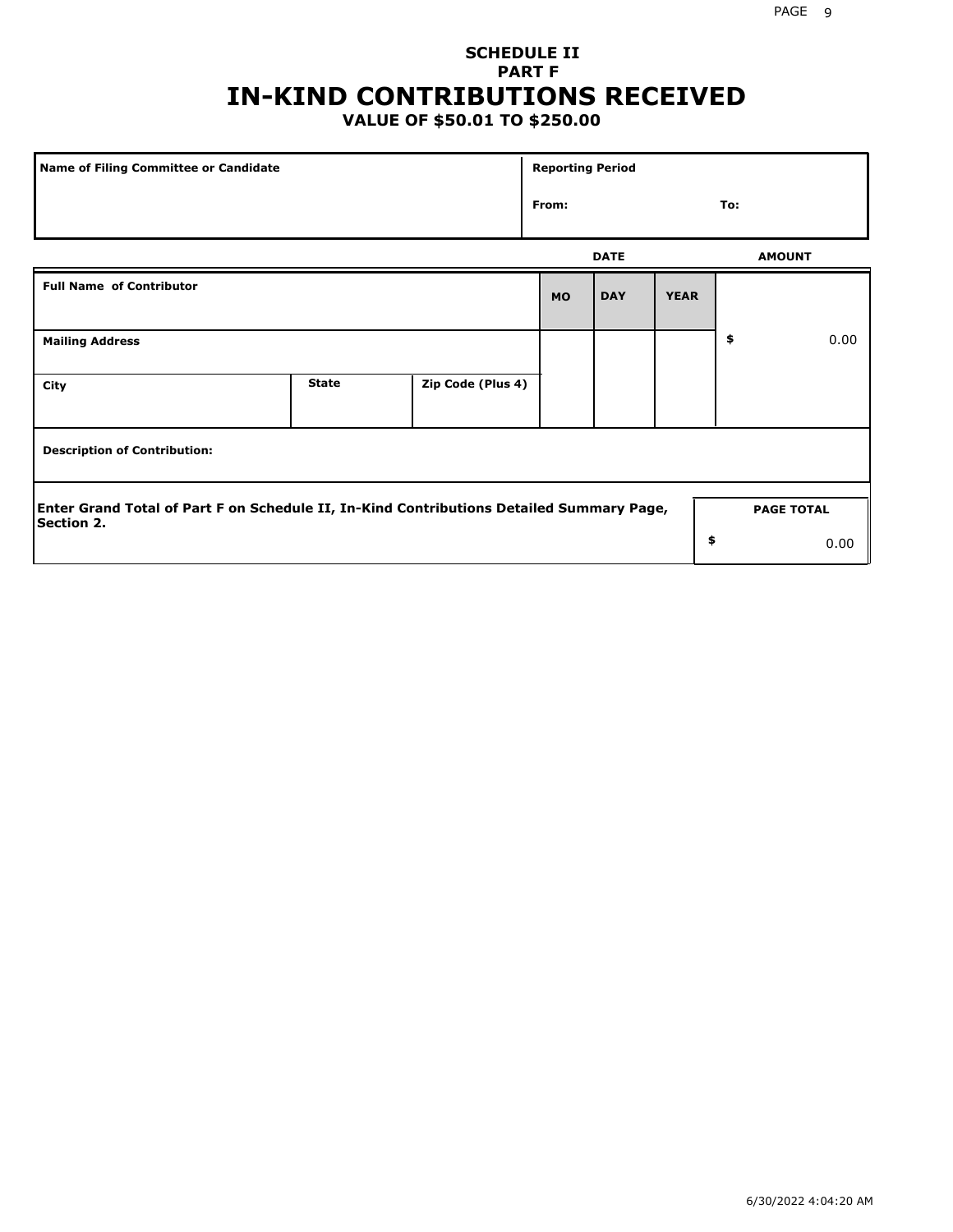### **SCHEDULE II PART G IN-KIND CONTRIBUTIONS RECEIVED VALUE OVER \$250.00**

| Name of Filing Committee or Candidate                                 |              |      |                  | <b>Reporting Period</b> |  |                   |                      |             |    |                                    |
|-----------------------------------------------------------------------|--------------|------|------------------|-------------------------|--|-------------------|----------------------|-------------|----|------------------------------------|
|                                                                       |              |      |                  |                         |  | From:<br>To:      |                      |             |    |                                    |
|                                                                       |              |      |                  |                         |  |                   | <b>DATE</b>          |             |    | <b>AMOUNT</b>                      |
| <b>Full Name of Contributor</b>                                       |              |      |                  |                         |  | <b>MO</b>         | <b>DAY</b>           | <b>YEAR</b> |    |                                    |
| <b>Mailing Address</b>                                                |              |      |                  |                         |  |                   |                      |             | \$ | 0.00                               |
| City                                                                  | <b>State</b> |      | Zip Code(Plus 4) |                         |  |                   |                      |             |    |                                    |
| <b>Employer of Contributor</b>                                        |              |      |                  |                         |  | <b>Occupation</b> |                      |             |    |                                    |
| <b>Employer Mailing Address/Principal Place of</b><br><b>Business</b> |              | City |                  | <b>State</b>            |  | 4)                | <b>Zip Code(Plus</b> |             |    | <b>Description of Contribution</b> |

| <b>Enter Grand Total of Part G on Schedule II, In-Kind Contributions Detailed</b> |  | <b>PAGE TOTAL</b> |
|-----------------------------------------------------------------------------------|--|-------------------|
| <b>Summary Page, Section 3.</b>                                                   |  | 0.00              |
|                                                                                   |  |                   |